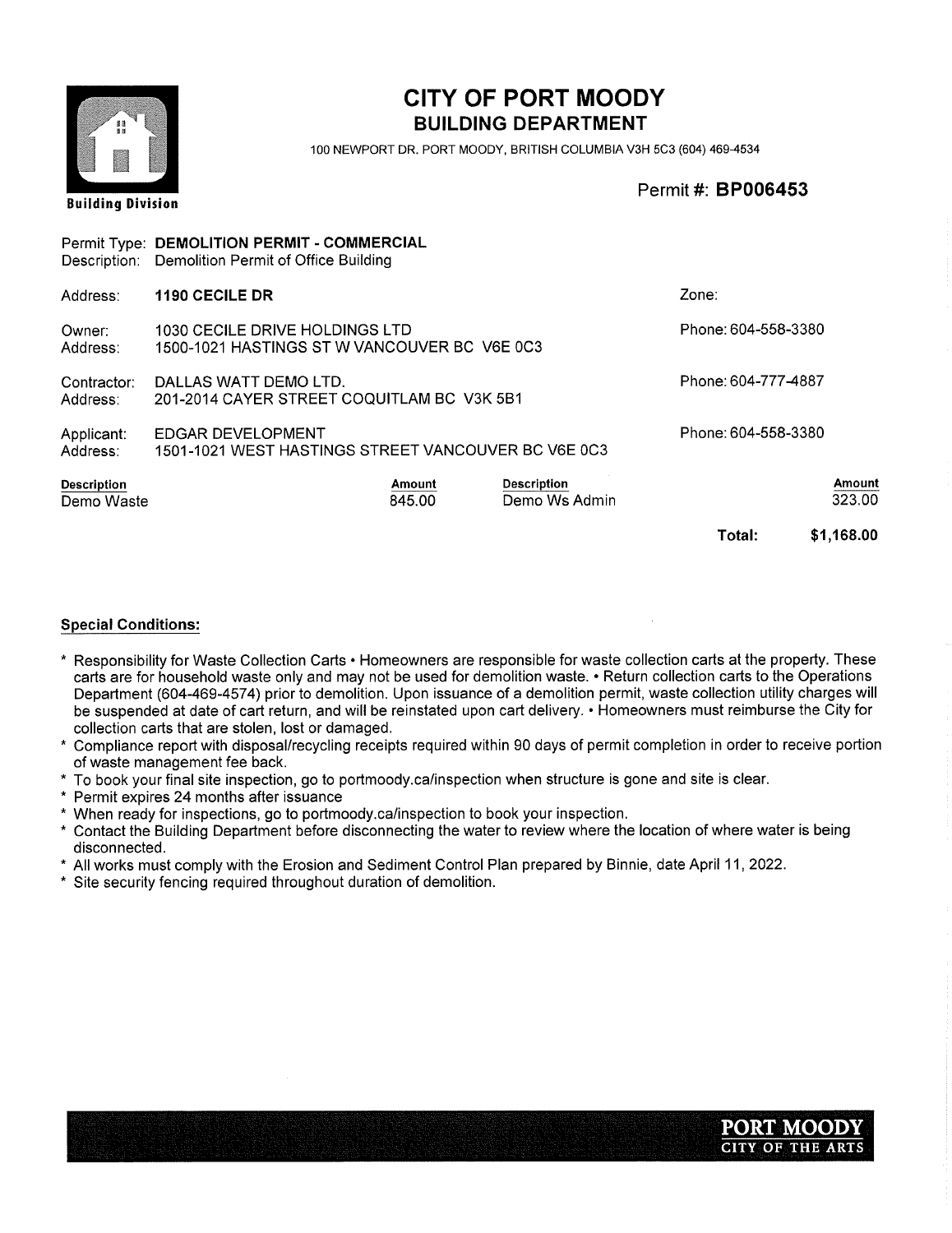| 装護                                                   |                                                                                                                                  |                                | 100 NEWPORT DR, PORT MOODY, BRITISH COLUMBIA V3H 5C3 (604) 469-4534 |                             |                 |
|------------------------------------------------------|----------------------------------------------------------------------------------------------------------------------------------|--------------------------------|---------------------------------------------------------------------|-----------------------------|-----------------|
| <b>Building Division</b>                             |                                                                                                                                  |                                |                                                                     | Permit #: <b>BP006472</b>   |                 |
|                                                      | Permit Type: RESIDENTIAL ALTERATION - RENOVATION<br>Description: Interior renovation including a small addition above the garage |                                |                                                                     |                             |                 |
| Address:<br>Legal:                                   | <b>10 PARKGLEN PL</b><br>LT 46, PL NWP73043, DL 347, NWD, GRP 1                                                                  |                                |                                                                     | Zone:<br>P.I.D. 006-480-535 |                 |
|                                                      |                                                                                                                                  |                                |                                                                     |                             |                 |
|                                                      |                                                                                                                                  |                                |                                                                     |                             |                 |
| <b>Description</b><br>Bp - Reduce Fee<br>Damage Bond |                                                                                                                                  | Amount<br>1,915.40<br>1,199.92 | <b>Description</b><br>Resalt Arch Fee                               |                             | Amount<br>31.60 |

Total: \$3,146.92

#### Required Building Inspections:

\* Inspection is required prior to covering any works associated with this building permit.

#### Special Conditions:

- Structural Schedule B on file.
- Approved plans are required on site for all inspections.
- Permit expires 24 months after issuance
- When ready for inspections, go to portmoody.ca/inspection to book your inspection.
- Separate plumbing permit is required.





# CITY OF PORT MOODY **BUILDING DEPARTMENT**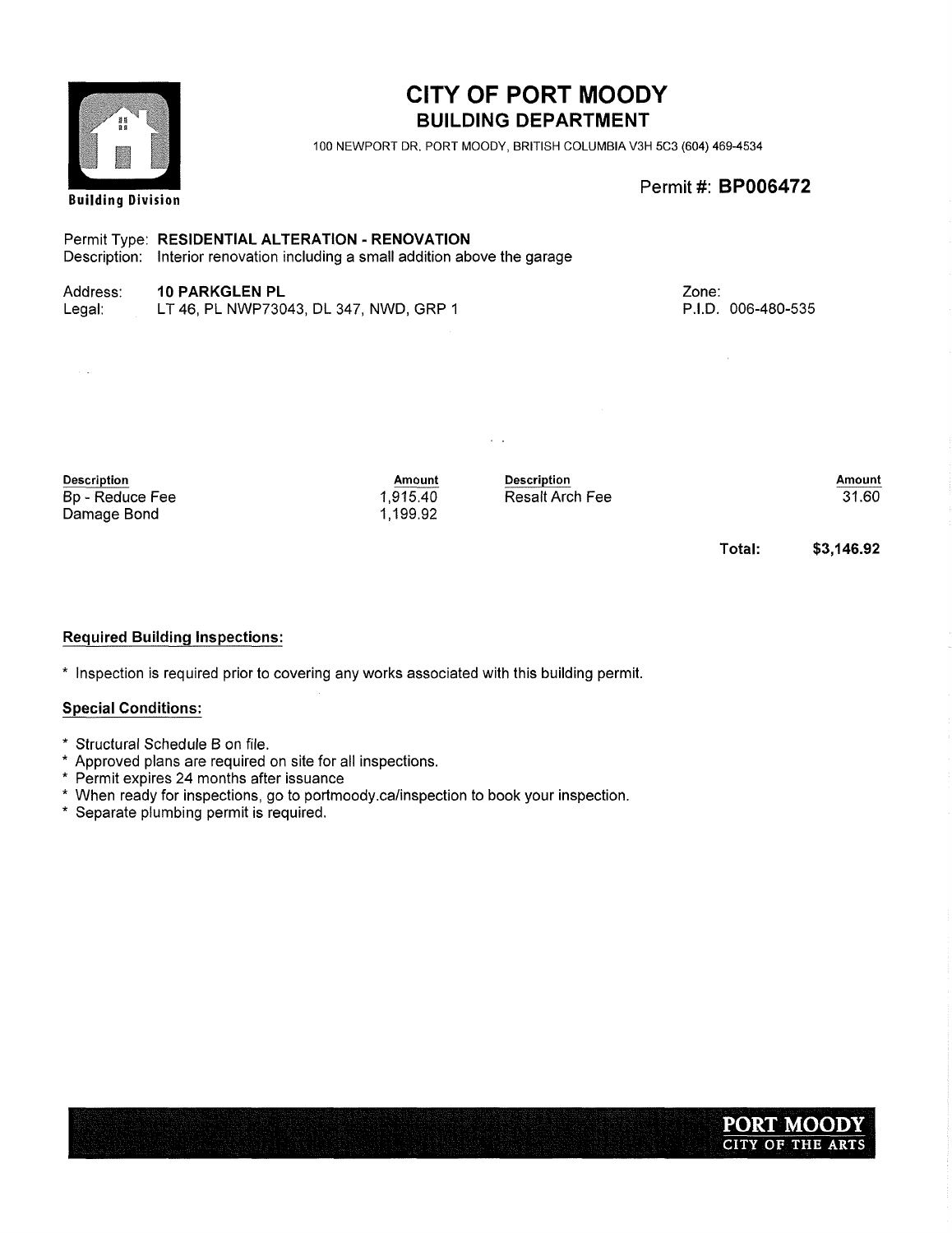

100 NEWPORT DR. PORT MOODY, BRITISH COLUMBIA V3H 5C3 (604) 469-4534

Permit#: BP006480

# Permit Type: COMMERCIAL ALTERATION - TENANT IMP Description: Create 2 washrooms, 3 treatment areas, 2 closed massage rooms and a small re-hab gym. 3139 MURRAY STREET\*\* Address: 3131 MURRAY ST Zone: Owner: PANATCH PROPERTIES LTD Phone: 604-241-1422 PANATCH HOLDINGS LTD PANATCH HOLDINGS LTD Address: 103-6791 ELMBRIDGE WAY RICHMOND BC V7C4N1 Contractor: ELEVATION VENTURES INC. CONTRACTOR: Phone: 778-668-2959 Address: 301 210 CARRALL STREET VANCOUVER BC V6B 2J1

Applicant: ELEVATION VENTURES INC.<br>Address: 301 210 CARRALL STREET VANCOUVER BC V6B 2J1 301 210 CARRALL STREET VANCOUVER BC V6B 2J1

| <b>Description</b> | Amount  | <b>Description</b> | Amount |
|--------------------|---------|--------------------|--------|
| <b>Bldg Permit</b> | ,545.00 | Com Arch Fee       | 90.80  |
| Damage Bond        | 794.80  |                    |        |

Total: \$2,430.60

Required Building Inspections:

\* Inspection is required prior to covering any works associated with this building permit.

- \* Approved plans are required on site for all inspections.
- \* Permit expires 24 months after issuance
- \* Separate fire sprinkler permit may be required.
- When ready for inspections, go to portmoody.ca/inspection to book your inspection.
- \* Firestop listing to be provided before framing inspection.
- \* Separate plumbing permit is required.

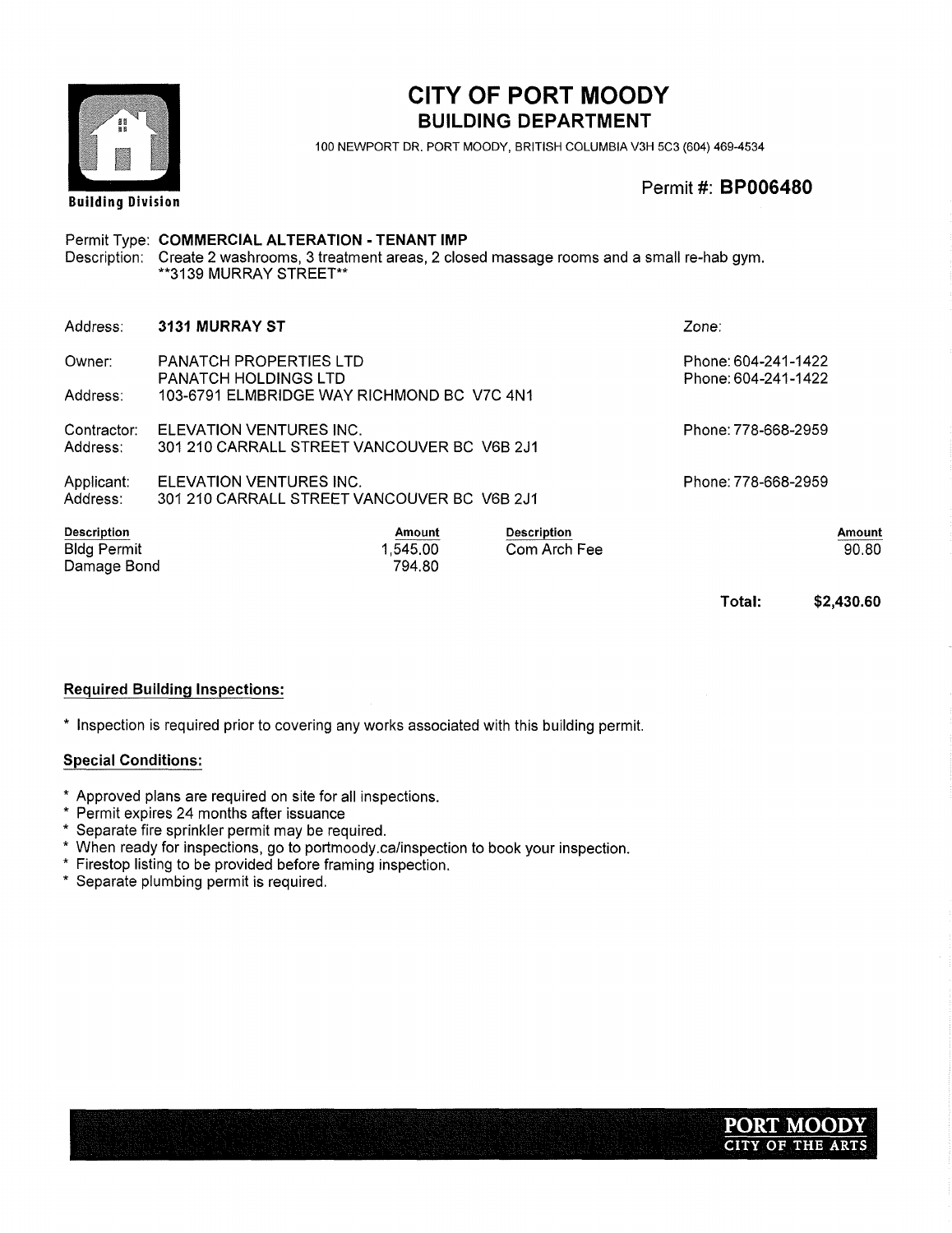

100 NEWPORT DR. PORT MOODY, BRITISH COLUMBIA V3H 5C3 (604) 469-4534

Permit #: **BP006482** 

#### Permit Type: RESIDENTIAL ALTERATION - SEC SUITE

 $\omega = \omega$ 

Description: To convert the existing basement suite to secondary suite

### Address: 1014 WESTMOUNT DR

Legal: LT 2, PL BCS2420, DL 377, NWD Zone: P.I.D. 027-141-004

| <b>Description</b> | Amount | <b>Description</b> |        | Amount   |
|--------------------|--------|--------------------|--------|----------|
| <b>Bldg Permit</b> | 145.00 | Lto Charges Bld    |        | 35.00    |
| Res1&2fam Arch     | 62.20  | Damage Bond        |        | 520.00   |
|                    |        |                    | Total: | \$762.20 |

#### Required Building Inspections:

\* Inspection is required prior to covering any works associated with this building permit.

- \* Structural Schedule B on file.
- Approved plans are required on site for all inspections.
- Permit expires 24 months after issuance
- When ready for inspections, go to portmoody.ca/inspection to book your inspection.

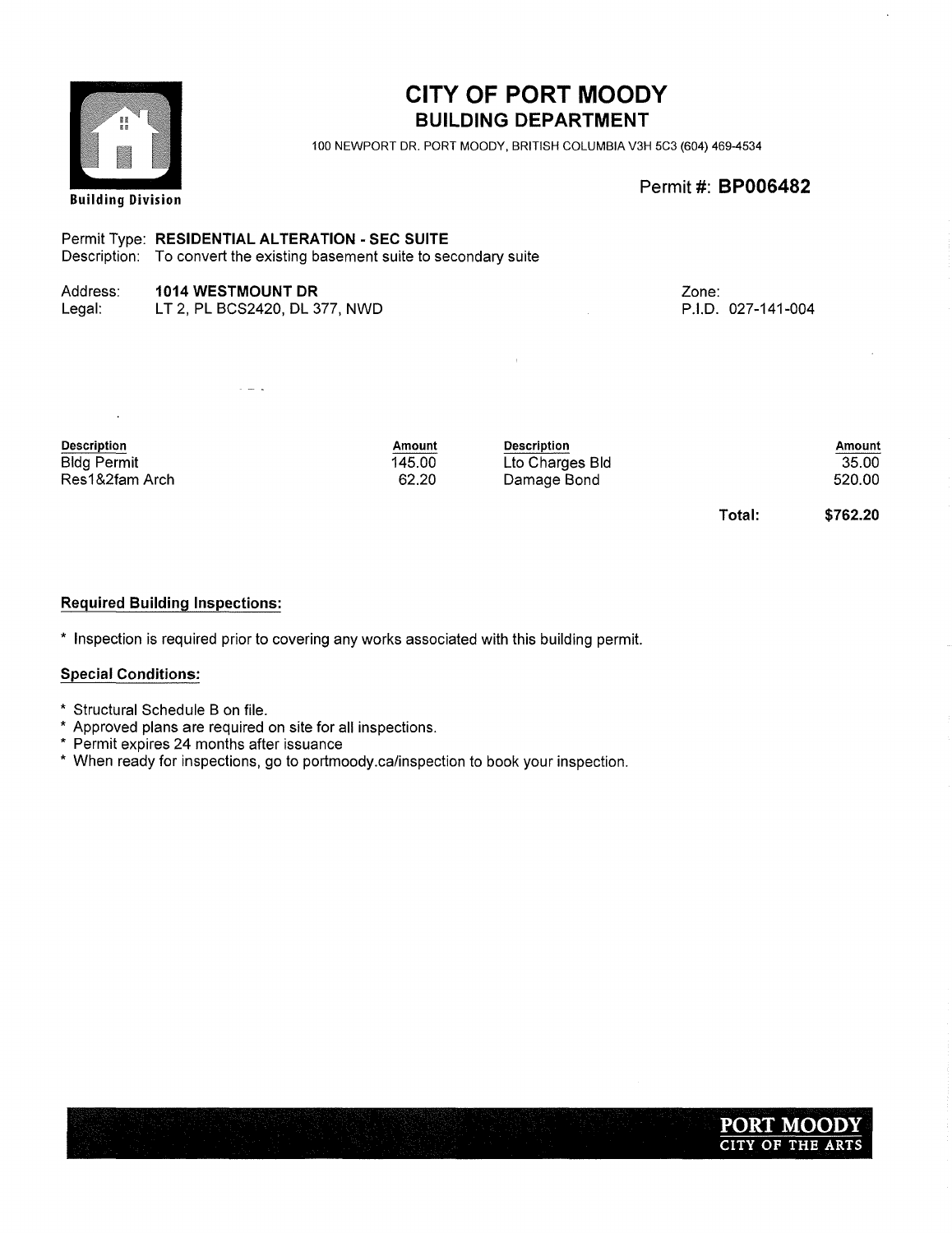

100 NEWPORT DR. PORT MOODY, BRITISH COLUMBIA V3H 5C3 (604) 469-4534

Permit #: BP006486

#### Permit Type: RESIDENTIAL ALTERATION - RENOVATION

Description: Addition of 2 skylights to kitchen and remove a non-loadbearing wall.

# Address: **412 ELM ST**<br>Legal: LT 239, PL 6

# LT 239, PL 61670, DL 349, NWD

Zone: P.I.D. 002-832-089

Description Bp - Reduce Fee Damage Bond

Amount 238.90 520.00

Description Resalt Arch Fee

Amount 62.20

Total:

\$821.10

#### Required Building Inspections:

\* Inspection is required prior to covering any works associated with this building permit.

- Structural Schedule B on file.
- $\ast$ Approved plans are required on site for all inspections.
- × Permit expires 24 months after issuance
- \* When ready for inspections, go to portmoody.ca/inspection to book your inspection.
- $\star$ Building Permit conditions are related to the information provided on the application drawings. Additional BCBC requirements may be required at the time of an inspection.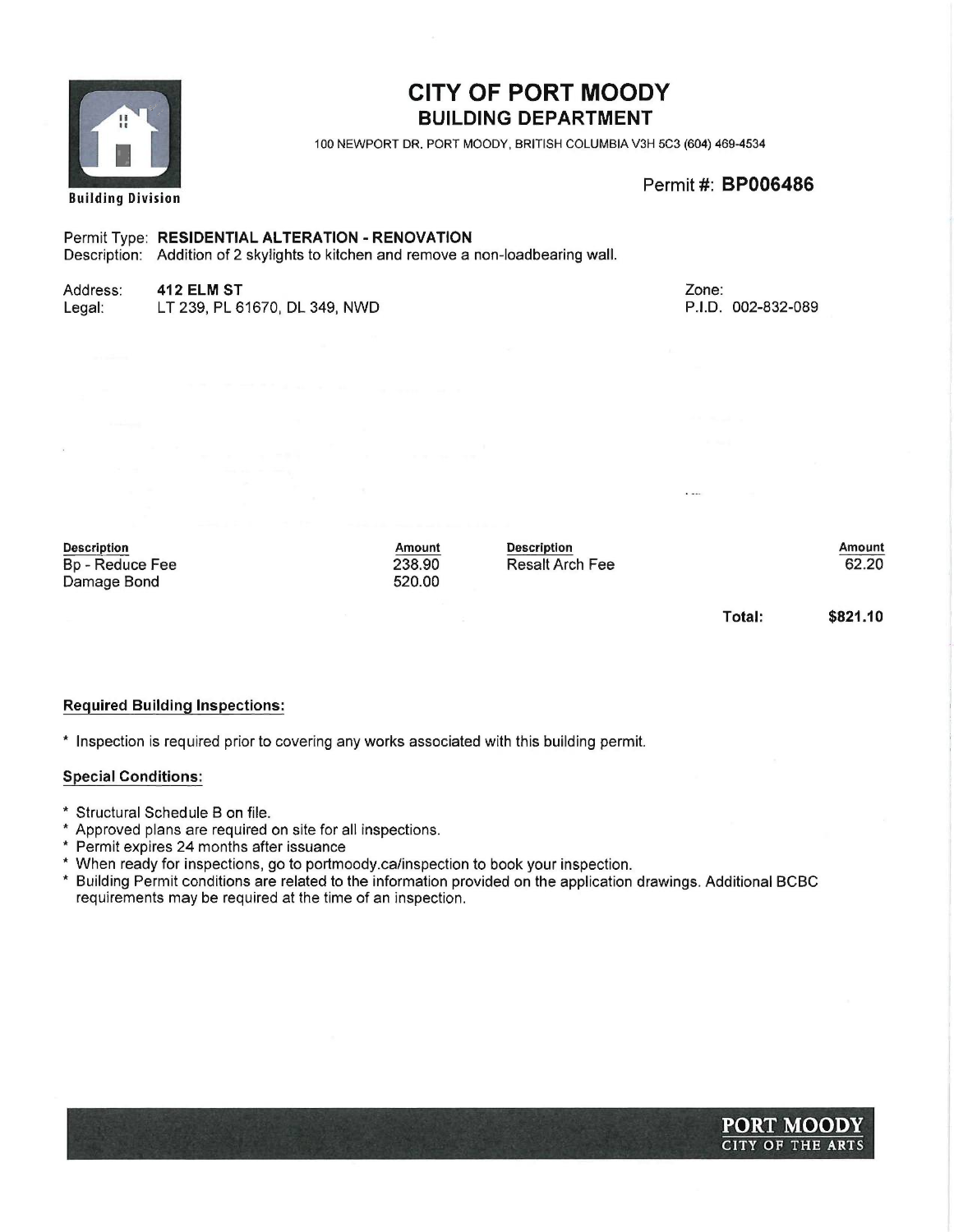

100 NEWPORT DR. PORT MOODY, BRITISH COLUMBIA V3H 5C3 (604) 469-4534

Permit #: **BP006491** 

|                                       | Permit Type: EXCAVATION PERMIT - NEW<br>Description: Excavation Permit     |                    |                                   |                             |                     |
|---------------------------------------|----------------------------------------------------------------------------|--------------------|-----------------------------------|-----------------------------|---------------------|
| Address:<br>Legal:                    | 50 SEAVIEW DR<br>LT A, PL EPP112869, DL 377, NWD, GRP 1                    |                    |                                   | Zone:<br>P.I.D. 031-500-765 |                     |
| Owner:<br>Address:                    | ALLAIRE LIVING (STONE RIDGE) INC<br>304-9600 CAMERON ST BURNABY BC V3J 7N3 |                    |                                   | Phone: 604-422-8718         |                     |
| Contractor:<br>Address:               | ALLAIRE CONSTRUCTION INC<br>245 9600 CAMERON ST BURNABY BC V3J 7N3         |                    |                                   | Phone: 604 422 8718         |                     |
| Applicant:<br>Address:                | ALLAIRE LIVING (STONE RIDGE) INC<br>304-9600 CAMERON ST BURNABY BC V3J 7N3 |                    |                                   | Phone: 604-422-8718         |                     |
| <b>Description</b><br>Bp - Reduce Fee |                                                                            | Amount<br>3,802.40 | <b>Description</b><br>Damage Bond |                             | Amount<br>75,000.00 |
|                                       |                                                                            |                    |                                   | Total:                      | \$78,802.40         |

- Approved plans are required on site for all inspections.
- Permit expires 24 months after issuance
- When ready for inspections, go to portmoody.ca/inspection to book your inspection.
- Highway Use Permit required.
- Excavation to follow approved ESC plan.

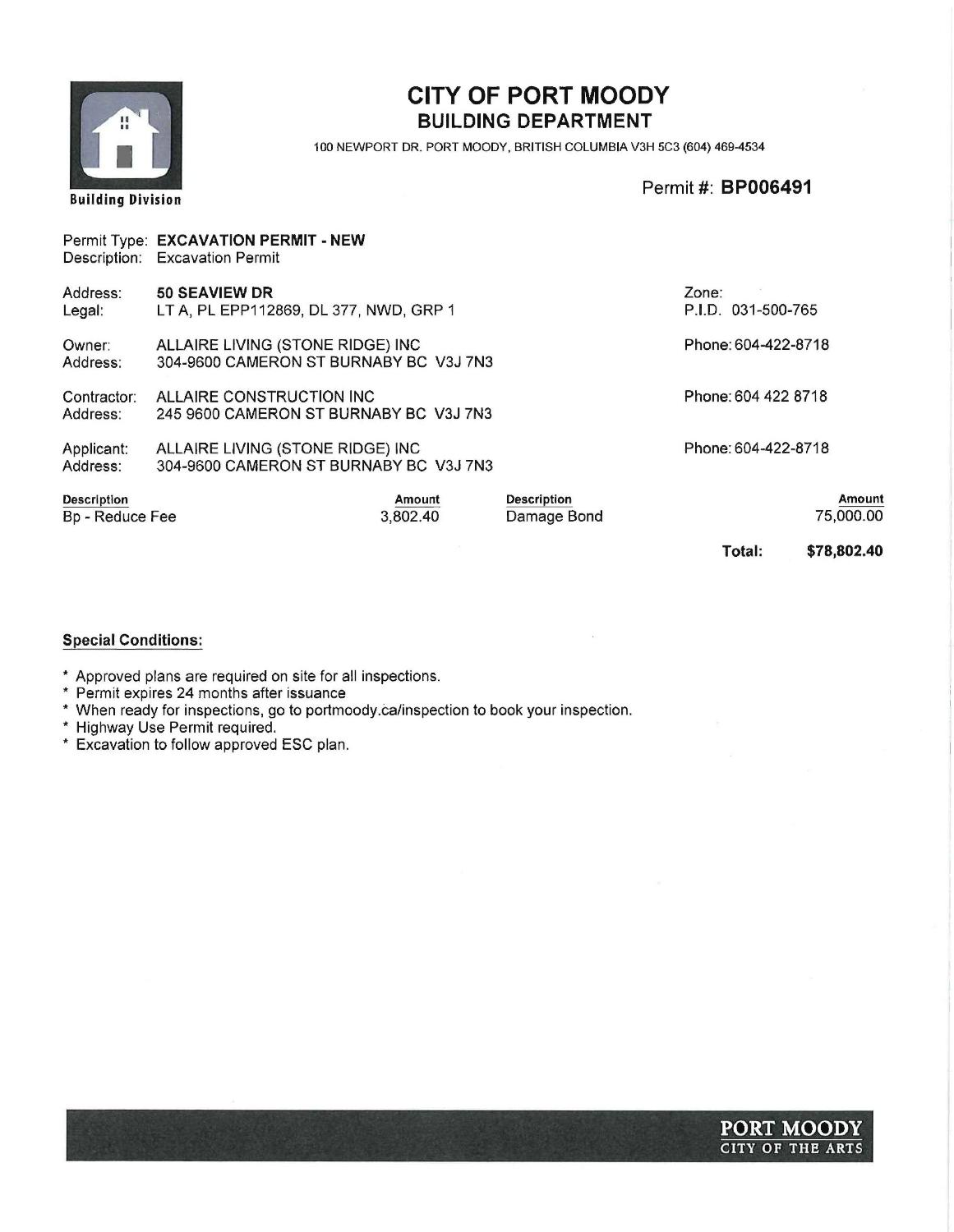| ☜<br>自目<br>登員              |                                                                                          |                  | <b>BUILDING DEPARTMENT</b><br>100 NEWPORT DR. PORT MOODY, BRITISH COLUMBIA V3H 5C3 (604) 469-4534 |                             |                        |
|----------------------------|------------------------------------------------------------------------------------------|------------------|---------------------------------------------------------------------------------------------------|-----------------------------|------------------------|
| <b>Building Division</b>   |                                                                                          |                  |                                                                                                   | Permit #: <b>BP006493</b>   |                        |
|                            | Permit Type: RESIDENTIAL ALTERATION - SEC SUITE<br>Description: Existing Secondary Suite |                  |                                                                                                   |                             |                        |
| Address:<br>Legal:         | <b>179 EDWARD CRES</b><br>LT 130, PL 45114, DL 233, NWD                                  |                  |                                                                                                   | Zone:<br>P.I.D. 005-865-719 |                        |
| Description<br>Bldg Permit |                                                                                          | Amount<br>145.00 | <b>Description</b><br><b>Resalt Arch Fee</b>                                                      |                             | <b>Amount</b><br>31.60 |
|                            |                                                                                          |                  |                                                                                                   | Total:                      | \$176.60               |

#### Required Building Inspections:

\* Inspection is required prior to covering any works associated with this building permit.

#### Special Conditions:

- Approved plans are required on site for all inspections.
- Permit expires 24 months after issuance
- When ready for inspections, go to portmoody.ca/inspection to book your inspection.
- Building Permit conditions are related to the information provided on the application drawings. Additional BCBC requirements may be required at the time of an inspection.

 $\bar{\psi}$ 

# CITY OF PORT MOODY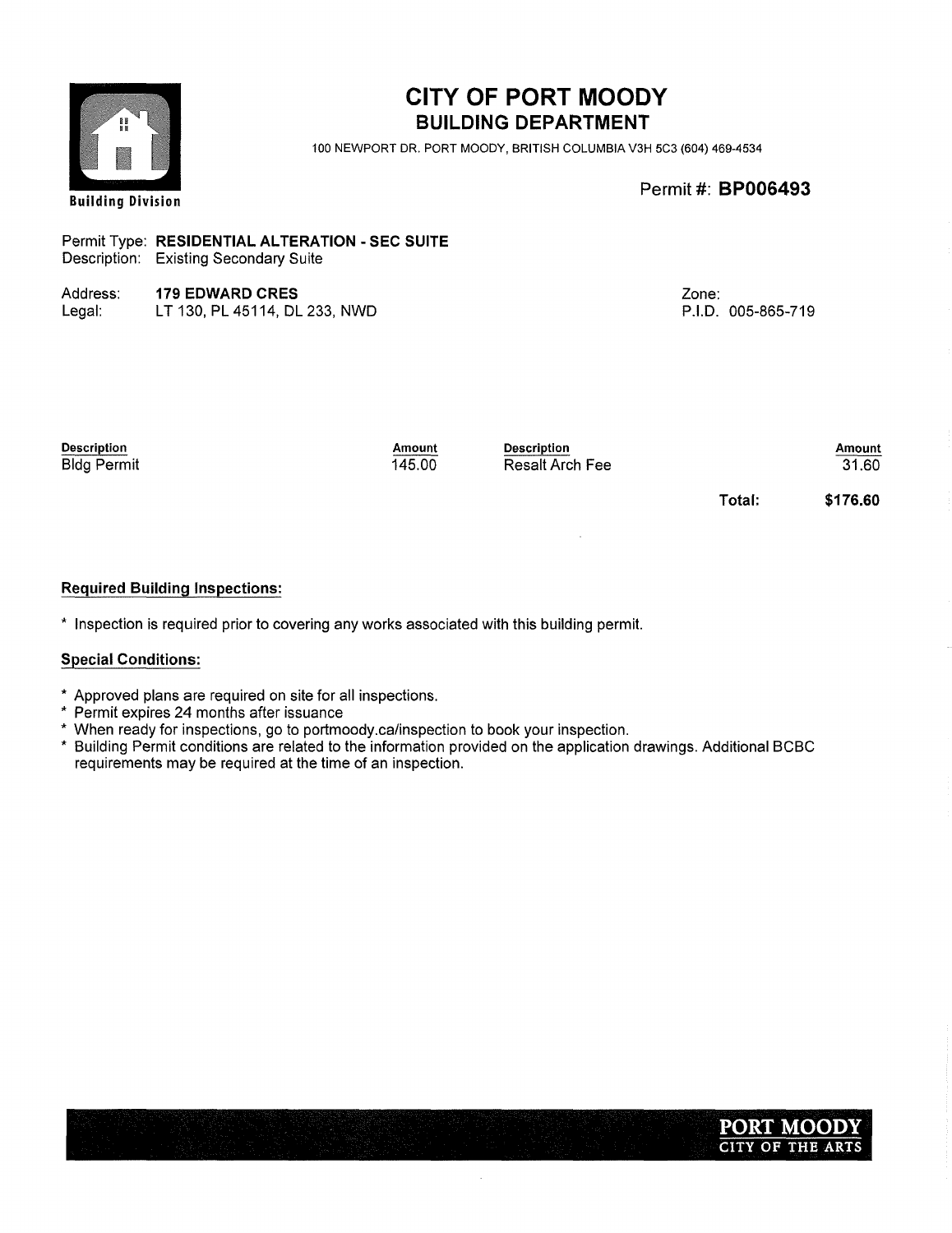| $\begin{array}{c} \mathbf{B} \\ \mathbf{B} \\ \mathbf{B} \end{array}$ |                                                                                                                                   |                                | <b>CITY OF PORT MOODY</b><br><b>BUILDING DEPARTMENT</b><br>100 NEWPORT DR. PORT MOODY, BRITISH COLUMBIA V3H 5C3 (604) 469-4534 |                             |                        |
|-----------------------------------------------------------------------|-----------------------------------------------------------------------------------------------------------------------------------|--------------------------------|--------------------------------------------------------------------------------------------------------------------------------|-----------------------------|------------------------|
| <b>Building Division</b>                                              |                                                                                                                                   |                                |                                                                                                                                | Permit #: <b>BP006497</b>   |                        |
|                                                                       | Permit Type: RESIDENTIAL ALTERATION - RENOVATION<br>Description: Interior renovation for two bathrooms and a mudroom/laundry room |                                |                                                                                                                                |                             |                        |
| Address:<br>Legal:                                                    | <b>25 DOWDING RD</b><br>LT 184, PL 43480, DL 349, NWD                                                                             |                                |                                                                                                                                | Zone:<br>P.I.D. 001-728-687 |                        |
| Contractor:<br>Address:                                               | ETHERIDGE HOME RENOVATION<br>1205 NANAIMO STREET VANCOUVER BC V5L 4T5                                                             |                                |                                                                                                                                | Phone: 604-292-6173         |                        |
| <b>Description</b><br><b>Bldg Permit</b><br>Damage Bond               |                                                                                                                                   | Amount<br>1,954.50<br>1,188.00 | <b>Description</b><br>Resalt Arch Fee                                                                                          |                             | <b>Amount</b><br>31.60 |
|                                                                       |                                                                                                                                   |                                |                                                                                                                                | Total:                      | \$3,174.10             |

#### Required Building Inspections:

\* Inspection is required prior to covering any works associated with this building permit.

- Approved plans are required on site for all inspections.
- Permit expires 24 months after issuance
- When ready for inspections, go to portmoody.ca/inspection to book your inspection.
- Separate plumbing permit is required.

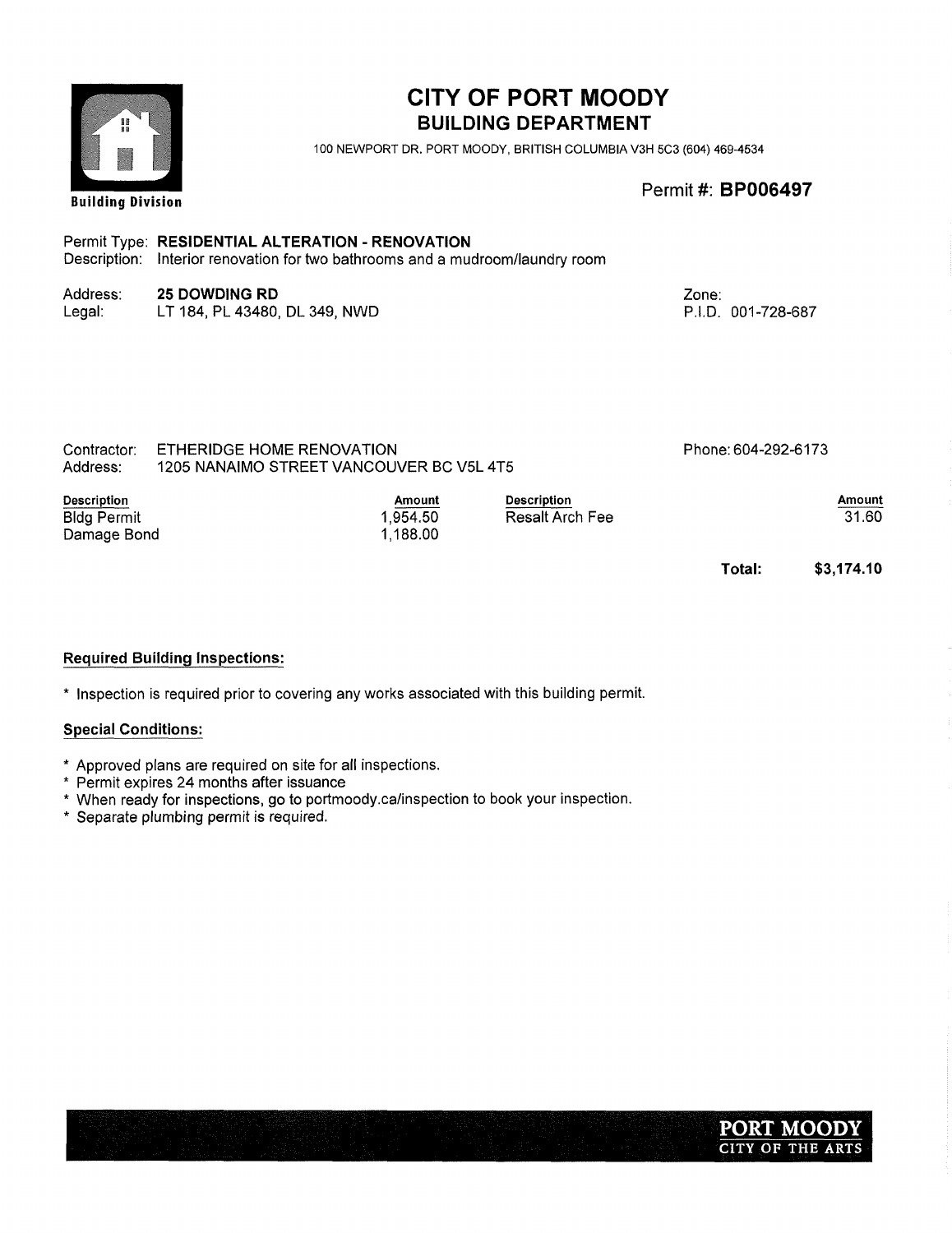| H<br><b>Building Division</b>                               |                                                                                         | <b>CITY OF PORT MOODY</b><br><b>BUILDING DEPARTMENT</b><br>100 NEWPORT DR. PORT MOODY, BRITISH COLUMBIA V3H 5C3 (604) 469-4534<br>Permit #: BP006502 |                                              |                                 |                        |
|-------------------------------------------------------------|-----------------------------------------------------------------------------------------|------------------------------------------------------------------------------------------------------------------------------------------------------|----------------------------------------------|---------------------------------|------------------------|
|                                                             | Permit Type: RESIDENTIAL ALTERATION - RET WALL<br>Description: Rear yard retaining wall |                                                                                                                                                      |                                              |                                 |                        |
| Address:<br>Legal:                                          | <b>1110 BARBERRY PL</b><br>LT 139, PL 55541, DL 470, NWD                                |                                                                                                                                                      |                                              | Zone: RS1<br>P.I.D. 005-383-773 |                        |
|                                                             |                                                                                         |                                                                                                                                                      |                                              |                                 |                        |
| Contractor:<br>Address:                                     | <b>1ST IMPRESSIONS HOME SERVICES</b><br>1 BIGNALL BAY PORT MOODY BC V3H 3N5             |                                                                                                                                                      |                                              | Phone: 604-992-3783             |                        |
|                                                             |                                                                                         |                                                                                                                                                      |                                              |                                 |                        |
| <b>Description</b><br><b>Bp - Reduce Fee</b><br>Damage Bond |                                                                                         | <b>Amount</b><br>141.40<br>520.00                                                                                                                    | <b>Description</b><br><b>Resalt Arch Fee</b> |                                 | <b>Amount</b><br>31.60 |

Total:

\$693.00

#### Required Building Inspections:

\* Inspection is required prior to covering any works associated with this building permit.

- Structural Schedule B on file.
- Approved plans are required on site for all inspections.
- Permit expires 24 months after issuance
- When ready for inspections, go to portmoody.ca/inspection to book your inspection.
- Sealed Survey Required Upon Completion